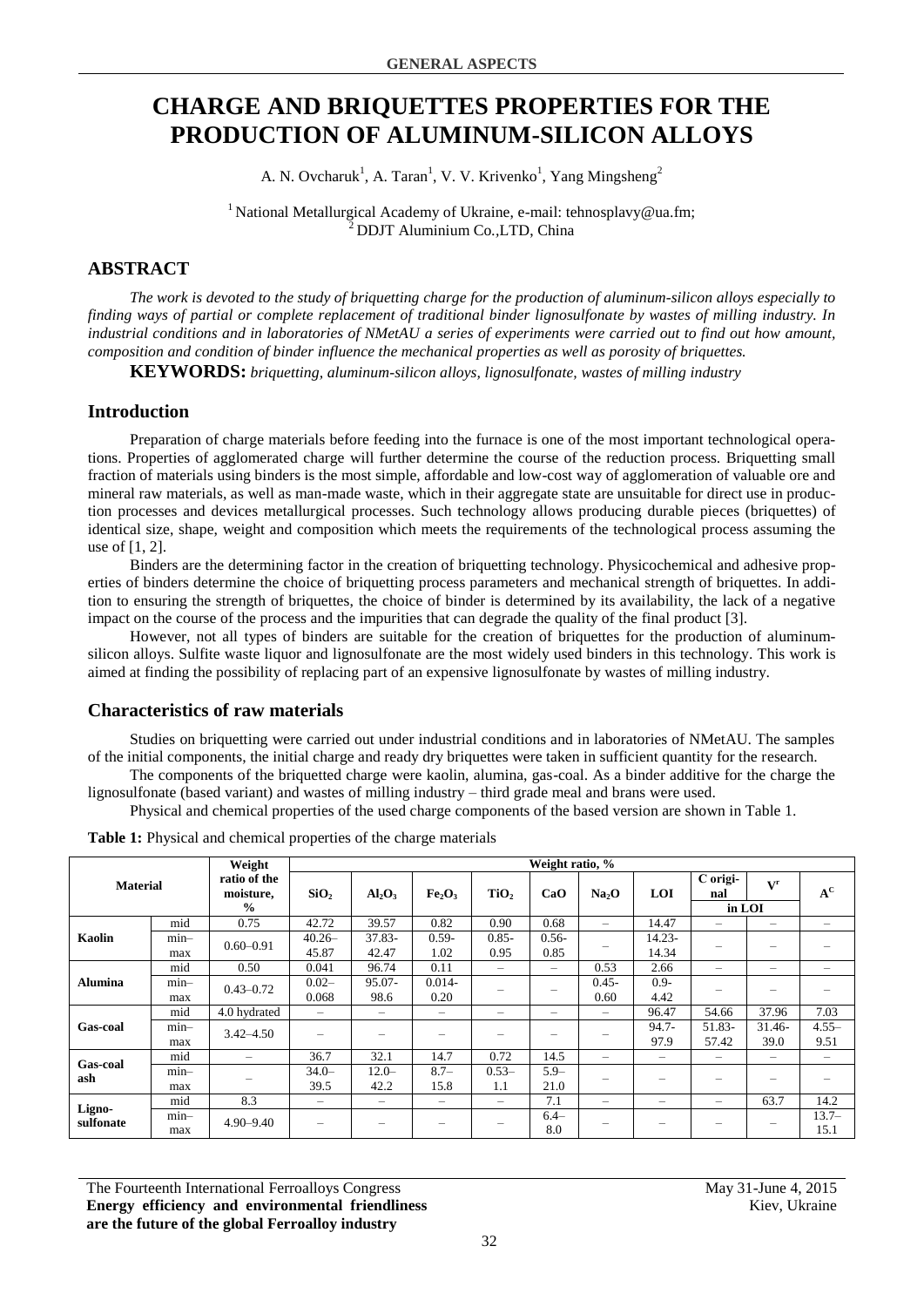Dosing of lignosulfonate was carried out into the charge in the dry form 52% (relative) and as a solution 48% (relative). The density of the solution was 1.12-1.20  $g/cm<sup>3</sup>$  with a solution temperature of 60-80°C. Contents of the components in the charge (excluding the binder additives) were calculated from the chemical composition of the components which insure of receiving the alloy (Silumin) containing 38-40% silica and 60–62% alumina. Carbonaceous reducing agent injected into the charge with the small (1–1.5% relative) lack for guarantee of the stoichiometric reactions of oxygen selection from the  $SiO<sub>2</sub>$  and  $Al<sub>2</sub>O<sub>3</sub>$  compounds.

All trails on alternative binder additives were carried out at a constant ratio of kaolin, gas-coal and alumina. Technological flowsheet and composition of the charge base version are shown in Figure 1.



\*The calculation was performed for 100 kg of dry charge, excluding irretrievable losses of the charge materials.

Figure 1: Technological flowsheet of briquetting area

Chemical composition and physical-mechanical properties of the initial charge shown in table 2 and table 3.

**Table 2:** Chemical composition of the initial charge and briquettes

|                                      |                  | Weight ratio, % |                                |     |      |                   |        |                  |          |       |       |                 |                    |  |  |
|--------------------------------------|------------------|-----------------|--------------------------------|-----|------|-------------------|--------|------------------|----------|-------|-------|-----------------|--------------------|--|--|
| <b>Name</b>                          | SiO <sub>2</sub> | $Al_2O_3$       | Fe <sub>2</sub> O <sub>3</sub> | CaO | MgO  | Na <sub>2</sub> O | $K_2O$ | TiO <sub>2</sub> | $P_2O_5$ | S     | LOI   | CO <sub>2</sub> | $\mathbf{C}$ orig. |  |  |
|                                      |                  |                 |                                |     |      |                   |        |                  |          |       |       |                 | in LOI             |  |  |
| (initial<br>Sample #1<br>charge)     | 21.04            | 29.38           | 0.71                           | .43 | 0.54 | 0.20              | .45    | 0.46             | 0.034    | 0.938 | 44.19 | 0.56            | 29.30              |  |  |
| #2<br>Sample<br>(trade<br>briquette) | 20.82            | 29.73           | 0.71                           | .29 | 0.54 | 0.17              | .40    | 0.42             | 0.034    | 0.887 | 44.55 | 0.54            | 29.42              |  |  |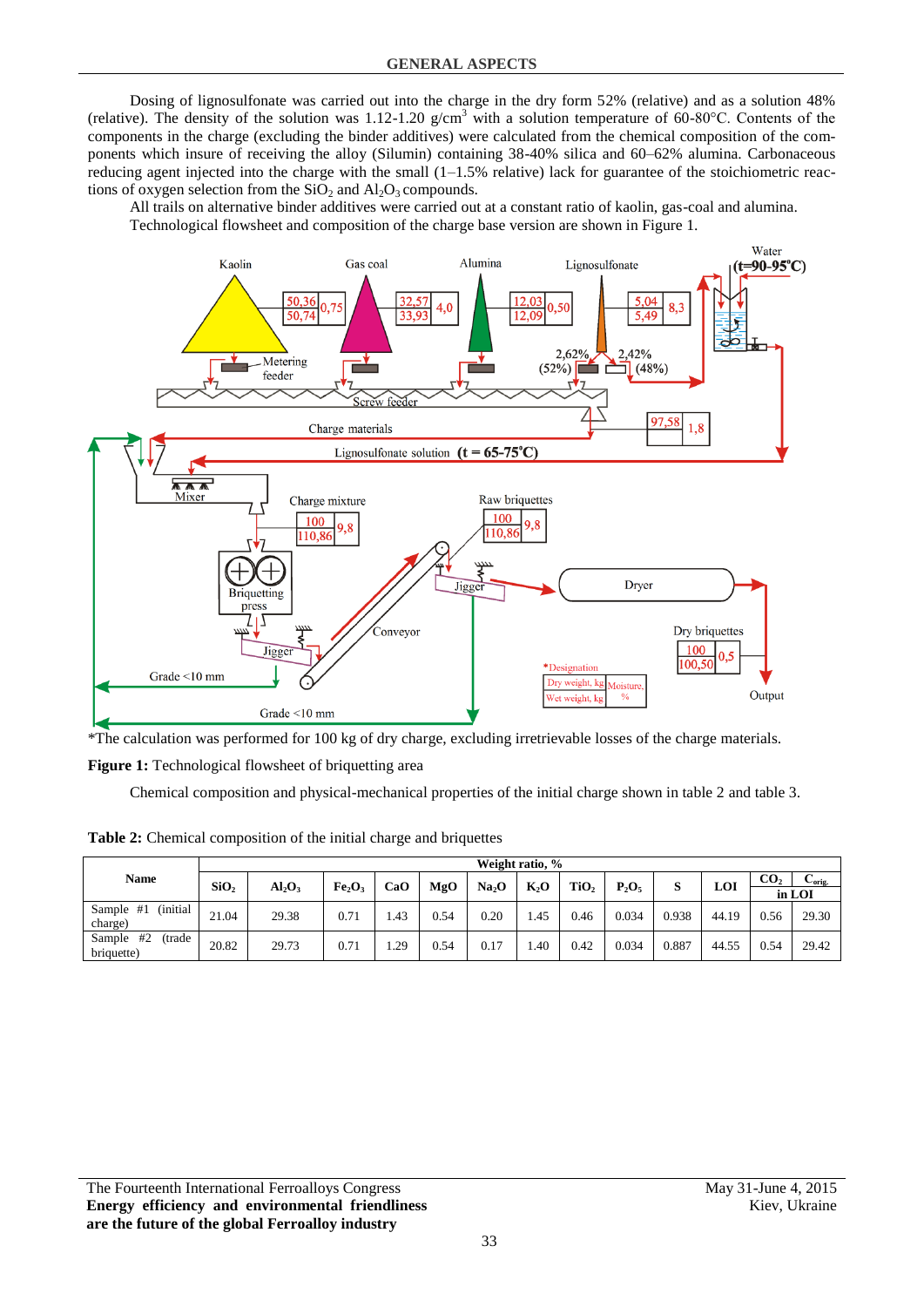**Table 3:** Physical and mechanical properties of the initial charge and briquettes

|                            |                                                                                     |                                      |                                                        |                 |                    |                                          |                                                                     | Resistance, %                                                                                             |                                   |                                                                                        |
|----------------------------|-------------------------------------------------------------------------------------|--------------------------------------|--------------------------------------------------------|-----------------|--------------------|------------------------------------------|---------------------------------------------------------------------|-----------------------------------------------------------------------------------------------------------|-----------------------------------|----------------------------------------------------------------------------------------|
| <b>Name</b>                | వి<br>Bulk density, kg/m <sup>3</sup> .10 <sup>3</sup><br>weight ratio,<br>Moisture |                                      | density,<br>kg/m <sup>3</sup> :10 <sup>3</sup><br>True | ని<br>Porosity, | times<br>Dropping, | strength,<br>kg/briquette<br>Compressive | ್<br>fraction<br>mm<br>m<br>on the<br>than<br>impact<br>more<br>The | In.<br>more<br>than<br>fractions<br>less<br><b>Fand</b><br>mm<br>mm<br>.≡<br>Crushing<br>ın,<br>خ<br>than | mm<br>in,<br>fraction<br>Abrasion | $\overline{a}$<br>mm<br>resistance<br>S.<br>than<br>fraction more<br>steam<br>Moisture |
| Sample #1 (initial charge) | 2.60                                                                                | $0.918 - 1.11$                       | 1.93                                                   | -               | -                  | -                                        | -                                                                   | -                                                                                                         | -                                 | $\overline{\phantom{m}}$                                                               |
| Sample #2:                 |                                                                                     |                                      |                                                        |                 |                    |                                          |                                                                     |                                                                                                           |                                   |                                                                                        |
| Wet briquette              | 9.80                                                                                | 1 briquette 75.2-<br>$80.1\text{ g}$ |                                                        | -               | $>15$              | 15.0                                     | -                                                                   |                                                                                                           |                                   |                                                                                        |
| Trade briquette            | 0.50                                                                                | 1 briquette<br>$69.2 - 74.0$ g       | 1.96                                                   | 28.1            | $>15$              | 140                                      | 64.5                                                                | 23.1                                                                                                      | 12.4                              | 95.4                                                                                   |

#### **Research of briquetting process using various binder additives**

Briquetting of the complex charge was carried out on the press, which has toothed channeled shape of the working surface of the rollers.

Figure 2 illustrates a method of briquetting by grinder rollers. Two rollers with alternating toothed combs and channels on them, the distance between which is calculates in the way that the pass in 1-2 mm arises between them, rotating at the same peripheral speed. Material intended for briquetting is fed on top of the rollers, which suck in this material into the slot where the material is compacted and formed into briquettes.

Forces generated during compaction and molding transmitted to the rollers and the roller press support frame. There are toothed combs and channels on the surfaces of the rollers which define the form of briquettes.



1 –fixed roller; 2 - movable roller; 3 - charge bunker; 4 - briquetted charge; 5 - briquette

**Figure 2:** The principle of the briquetting and phase of briquette formation on a roller press

Briquetting process characterized by three phases, namely:

- Feeding of the material between the rollers;
- Compaction and forming of the briquettes;
- Removal of the briquettes.

The behavior of the material between the rollers at retraction depends on the diameter and surface configuration of the rollers, physical and kinetic properties of the briquetted material, the circumferential rotation speed of the rollers, the initial pressure during the feeding of the material between the rollers.

The friction between the rollers and the material depends on the circumferential rollers speed and determined by the suck in angle, on which the suction speed of the material between the rollers depends.

The Fourteenth International Ferroalloys Congress May 31-June 4, 2015 **Energy efficiency and environmental friendliness are the future of the global Ferroalloy industry**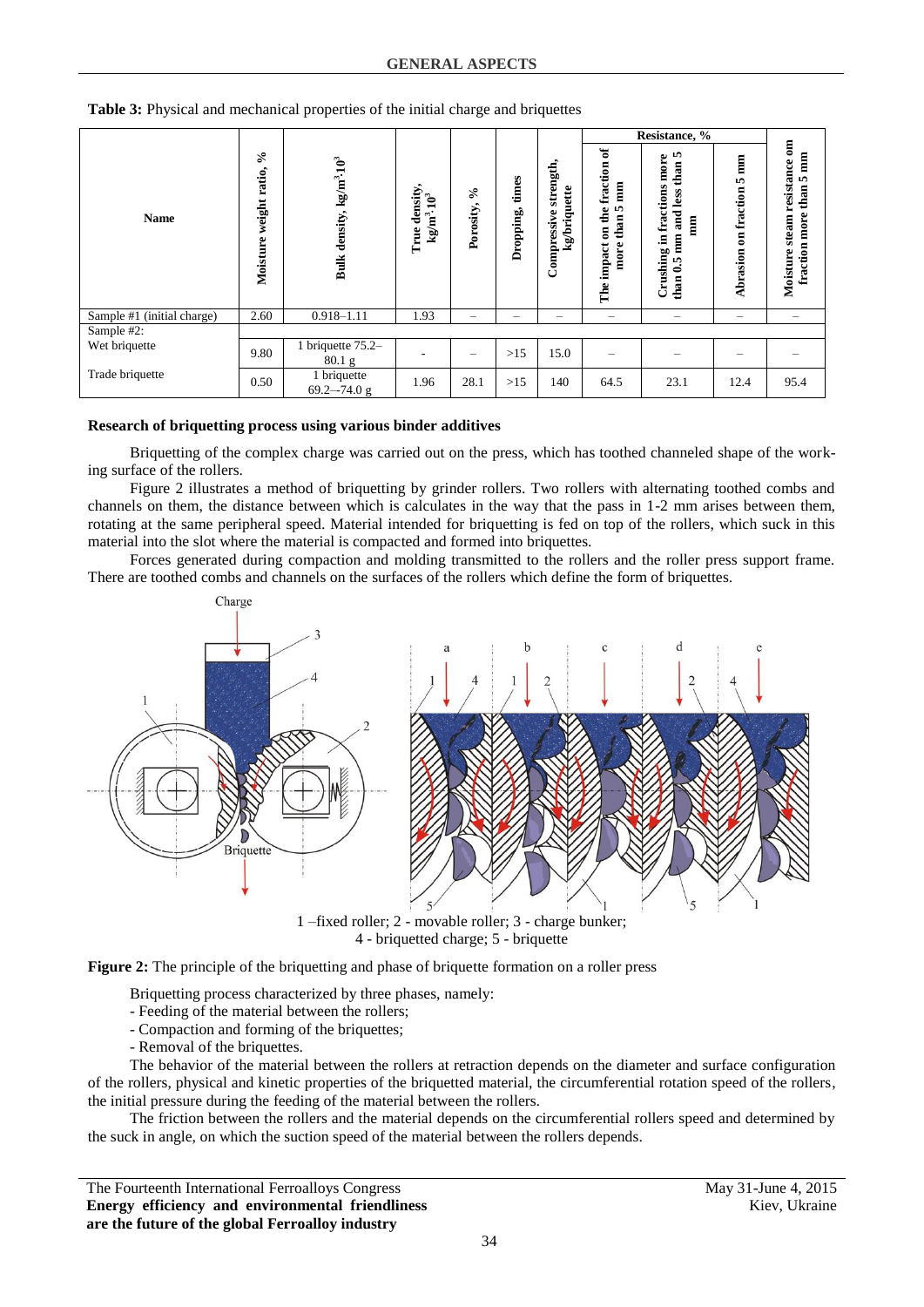Uniform loading and suck into the briquetted gap ensures proper seal (thickening) of the material. To improve the feeding conditions and sucking of the material between the rollers, a mechanical device should be used for prepressing of the feed materials, which is very important for bulk materials with a low bulk density and high porosity.

Phase of material sealing between the rollers starts with the sucking of the material between the rollers and ends by the forming of briquettes. Briquette forming process is illustrated in Fig. 2. Forming of briquettes begins from the moment when the bottom edges of the form are converged and formed briquette cut down  $-$  "a".

Then the mold is opened from the bottom, and in the bottom part the formation of the briquette continues - "b".

In "b" and "c' mold position sliding of the briquettes has not been observed, but briquetted material is sucked down into the soft core of the briquette.

Described phenomenon contributes to the appearance of cracks on the bottom edges of the briquette. These cracks in the fitted briquetting process are the only one drawback of the briquettes. Briquette starts to slip out of the mold in the position "a", and in the position "e" falls from the mold.

At high pressures certain materials tend to stick to the walls of the mold that greatly hinders unloading briquettes from the mold.

Adhesion may be due to capillary phenomena, surface tension, electrostatic or magnetic forces, local material melts during the hot briquetting and other factors. Briquettes unloading from the mold can be improved by the choice of mold form, its size, depending on the briquetted material properties. Suitable chosen form causes slipping of the briquette out from the mold that is caused by the action of the vertical force component during briquetting. The profiled surfaces of the rollers, i.e. the size and type of the mold is essential for the quality of briquettes, the nature of the load press, as well as the strength of briquetting devices.

It was already mentioned about the influence of shape on the process of condensation and mold of the briquettes. Type of mold closing influences the size and quality of the briquettes on the perimeter of the roller. The denser the mold closed, the higher quality of the briquettes. During the smallest curve of the surface and increasing the roller diameter the allowable size of briquettes increases around the perimeter of the roller.

Irregular shape may hinder unloading of the briquettes. The remainder of the unloaded briquettes causes significant overload for the presses. With the passage of profiles filled with compressed material, the pressure in the gap of briquetting increases very quickly. The reason of the overload of the rollers may be accidental caught with the material metal objects or stones received for briquetting. Overload of the rollers can also be due to "dead" surfaces between neighbor molds.

To ensure continuous operation of the roller press modern presses are equipped with at least one movable roller pressing with the help of elastic device, such as springs system or hydraulic cylinders operating with a gas accumulator. A significant advantage of roller presses is an effective use of briquetting equipment, low frictional force of the material on the wall of the mold in the process of sealing and forming of briquettes.

The relevant form can have a beneficial effect on the durability of the briquetting devices. Teardrop shape is very suitable for briquetting since radially extending upper edge of the mold captures and suck material without slipping, and the bottom flat part of the mold is too low frictional resistance during the unloading of the briquettes.

Duration of operation of the briquetting equipment depends on the circumferential speed of the rollers. In order to eliminate slippage between the briquetted materials and mold the roll speed should be high.

Feeding of the press with briquetted material under pressure can provide operation without slipping at the increased circumferential speed.

To determine the possibility of dissolution and a method of supplying new binder additives, the possibility of obtaining free-running binding solutions was investigated which contain different amounts of low-grade flour, bran and lignosulfonate providing technological strength of raw briquettes and compliance with requirements of ferroalloy production on chemical composition and physical and mechanical properties of dry briquettes. Binder additives were dissolved in water according to developed technology for lignosulfonate (base variant) in various quantities and ratios by dry weight. These studies were necessitated by the high cost and scarcity of lignosulfonate. It should also be noted that the lignosulfonate ash contains CaO. This compound is highly undesirable in the smelting of the silica-aluminum because it can lead to the emergence of low-melting eutectic in the system CaO-SiO<sub>2</sub>-Al<sub>2</sub>O<sub>3</sub> from which it is not possible to reduce Si and Al. At the same time the technical and economic indicators decrease.

Analyzing the results of the studies, it is necessary to note that the free-running solution with the use of flour as a binder additive is observed upon administration of 8-9% by dry weight. Dissolution of more than 10% four by steaming method leads to receiving of the paste solution that makes it difficult to feed it into the charge and effective distribution in the charge during its mixing. Low content of binder additives in the solution does not allow inputting into the charge 4-5% of the flour without waterlogging of the charge before briquetting. Moisture content of the charge should be 9.5- 9.8%, as waterlogging of the charge lead to the sticking of the briquettes in cells of the briquetting presses, receiving of the plastic briquettes that stick together, lose their shape during transport causing insurmountable difficulties during heat treatment.

Therefore, the briquetted process of the charge should exclude the input of solution in quantities that are greater than the optimum weight fraction of the moisture in the charge, which is 9.5-9.8% for the developed technology. At such moisture 0.8 - 1.4% of binder additives can be input into the charge (flour, bran) depending on the mass fraction of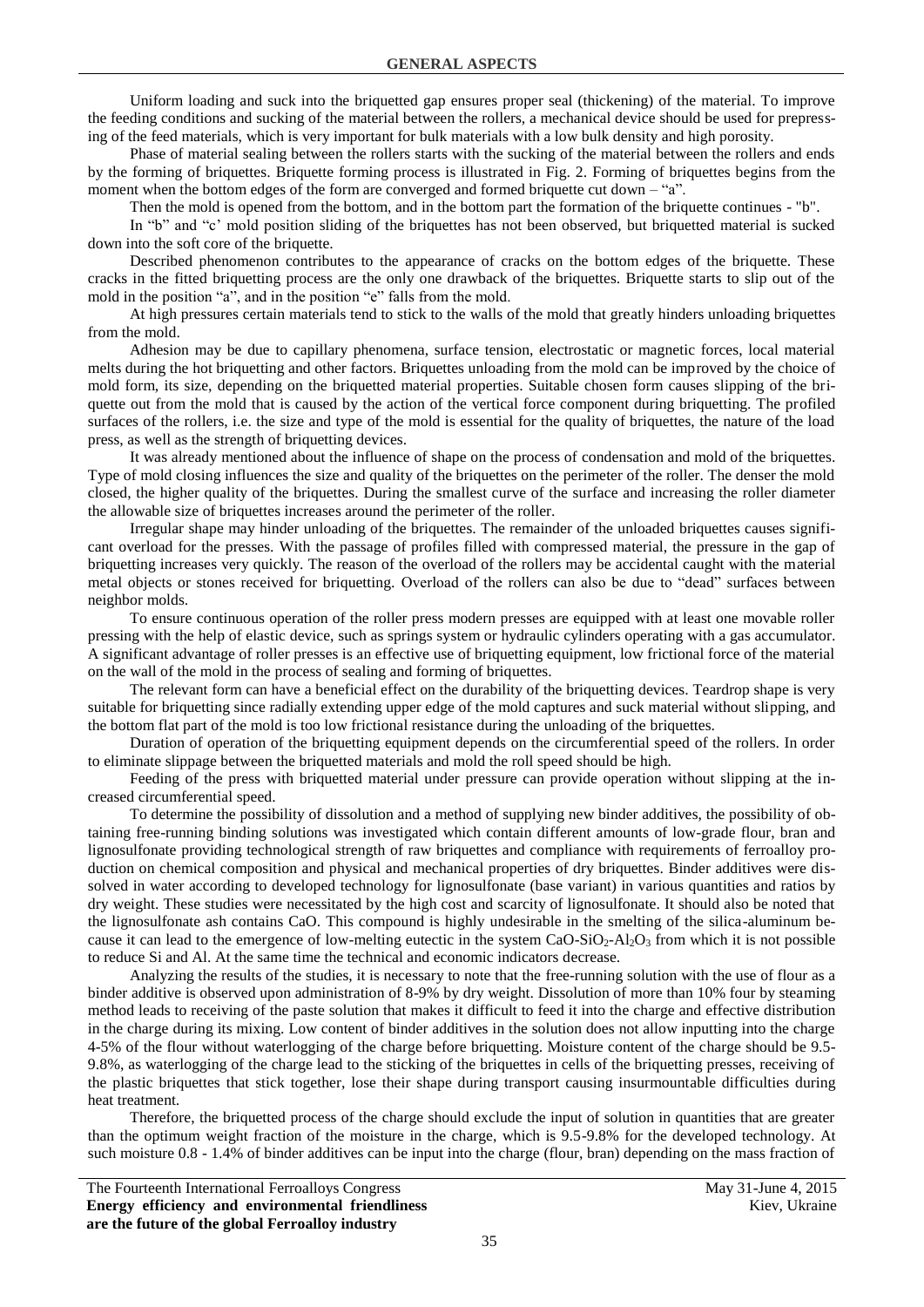the moisture in the initial charge components. Adding of the small amounts of lignosulfonate to the flour and bran makes it possible to improve the fluidity of the solution that will increase the solids content of the components in solution up to 10-12%, including 1.5-2.0% of lignosulfonate.

For all experiments, solutions were prepared similarly to the industrial one - by method of steaming the binder additives with water at 90-95°C temperature and extensive mixing.

In the first series of experiments solutions in which the solid phase was 8% were obtained, that ensure the input into the charge from 0.8 to 1.4% of the binder additive. Such an amount of binder additives (flour, bran) in the charge at given physical and chemical properties of the briquetted charge did not provide sufficient strength of wet and dry briquettes.

In the second series of the experiments, in order to increase the mechanical strength of wet and dry briquettes, the binder additives were input into the charge in dry form and as a solution, bringing the content of the binder additive on the solid weight for 3.4 and 5%. In this case, the weight fraction of moisture in the charge before the briquetting was optimal and amounted to 9.5–9.8%.

In the third series of experiments, binding additives were uploaded into the charge in a dry form. Then the moisturization of the charge till optimum was carried out. In this case, the optimum moisture content educed a little and amounted to 9,2–9,4%. The amount of binder additives in the charge and the type of its feed are given in Table 4.

| The route of administra-          |                                                           |                          |                          |                          |      | Trails types* |                          |                          |
|-----------------------------------|-----------------------------------------------------------|--------------------------|--------------------------|--------------------------|------|---------------|--------------------------|--------------------------|
| tion of the binder addi-<br>tives | <b>Name of indicators</b>                                 | <b>Initial variant</b>   | 1                        | $\overline{2}$           | 3    | 4             | 5                        | 6                        |
|                                   | Mass fraction in briquette<br>(dry weight) %:             |                          |                          |                          |      |               |                          |                          |
|                                   | flour                                                     | $\overline{\phantom{a}}$ | 0.58                     | 1.3                      | 0.65 | 0.77          | $\blacksquare$           | $\overline{\phantom{a}}$ |
|                                   | bran                                                      | $\overline{a}$           | 0.30                     | $\overline{a}$           |      | L,            | 1.47                     | 1.18                     |
| additives<br>of<br>the<br>Feed    | lignosulfonate                                            | 5.05                     | 5.25                     | $\overline{a}$           | 0.65 | 0.53          | ٠                        | 0.29                     |
| binder in solution                | <b>Total</b>                                              | 5.05                     | 6.13                     | 1.30                     | 1.30 | 1.30          | 1.47                     | 1.47                     |
|                                   | strength of dry<br>The<br>briquettes,<br>kg/briquette:    |                          |                          |                          |      |               |                          |                          |
|                                   | cold one                                                  | 211                      | 470                      | 507                      | 598  | 1391          | 292                      | 270                      |
|                                   | hot one                                                   | 78                       | 29                       | 20                       | 23   | 30            | 201                      | 58                       |
|                                   | Mass fraction in briquette<br>(dry weight) %:             |                          |                          |                          |      |               |                          |                          |
|                                   | flour                                                     | $\overline{a}$           | ÷.                       | 10.4                     | 9.95 | 0.45          | $\overline{a}$           | ÷,                       |
| Feed of the additive binder       | <b>bran</b>                                               |                          |                          |                          |      |               | 9.09                     | 1.4                      |
| in solution                       | lignosulfonate                                            |                          |                          | $\overline{\phantom{a}}$ | 0.45 | 9.95          | $\overline{\phantom{0}}$ | 9.3                      |
| 50% in dry form 50%               | <b>Total</b>                                              | $\blacksquare$           | $\blacksquare$           | 10.4                     | 10.4 | 10.4          | 9.09                     | 10.7                     |
|                                   | strength of dry<br>briquettes,<br>The<br>kg/briquette:    |                          |                          |                          |      |               |                          |                          |
|                                   | cold one                                                  | $\overline{\phantom{a}}$ | $\overline{\phantom{a}}$ | 378                      | 607  | 170           | 393                      | 201                      |
|                                   | hot one                                                   | ÷,                       |                          | 203                      | 161  | 162           | 92                       | 61                       |
|                                   | Mass fraction in briquette<br>(dry weight) $%$ :          |                          |                          |                          |      |               |                          |                          |
|                                   | flour                                                     | $\overline{\phantom{a}}$ | $\overline{\phantom{0}}$ | 9.09                     | 16.6 | 8.3           |                          |                          |
|                                   | bran                                                      |                          |                          |                          |      |               | 8.3                      | 13.3                     |
| Feed of the additive binder       | lignosulfonate                                            |                          |                          |                          |      | 8.3           | 8.3                      | 6.7                      |
| in dry form                       | <b>Total</b>                                              | $\blacksquare$           | Ξ.                       | 9.09                     | 16.6 | 16.3          | 16.6                     | 20.0                     |
|                                   | strength of<br>The<br>dry<br>briquettes,<br>kg/briquette: |                          |                          |                          |      |               |                          |                          |
|                                   | cold one                                                  | ٠                        | ÷.                       | 632                      | 1493 | 281           | 1028                     | 500                      |
|                                   | hot one                                                   | $\overline{\phantom{a}}$ |                          | 241                      | 389  | 409           | 181                      | 67                       |

**Table 4:** Mechanical characteristics of dry briquettes using various binder additives

\* For all experiments, the content of the charge materials corresponds to industrial one, given in technological scheme

The density of the solution with the use of lignosulfonate (base variant) was  $1.18-1.20 \text{ kg/m}^3 \cdot 10^3$ . Density of solutions with the use of flour and bran lower was around  $0.95-1.05 \text{ kg/m}^3 \cdot 10^3$ . The charge in the laboratory conditions was mixed extensively and the briquettes were formed in special molds under the pressure with 40 mm diameter and 15 mm height. Then all produced briquettes were dried under industrial conditions in a furnace according to the technological regime. Heat treatment of the briquettes is given in table 5.

| Table 5: Regime of heat treatment of the experienced briquettes |  |  |  |
|-----------------------------------------------------------------|--|--|--|
|-----------------------------------------------------------------|--|--|--|

| <b>Inicator</b>                                |     | Zones of drying unit |     |     |     |     |     |     |          |     |     |          |         |                      |             |    |
|------------------------------------------------|-----|----------------------|-----|-----|-----|-----|-----|-----|----------|-----|-----|----------|---------|----------------------|-------------|----|
|                                                |     |                      |     |     |     |     |     |     | $\Omega$ | 10  |     | ı٨<br>14 | 2<br>1J |                      | 15          | 10 |
| Actual temper-<br>ature in zones,<br>$0\sigma$ | 235 | 190                  | 110 | 240 | 240 | 250 | 250 | 240 | 235      | 200 | 190 | -60      | 60      | $\sim$ $\sim$<br>ر ر | $\sim$<br>ັ | 40 |

The heat treatment time was 1 hour and 35 minutes at unit capacity of 4.4–4.5t/h.

| The Fourteenth International Ferroalloys Congress |  |  |                                                  |  |  |  |  |  |  |  |  |
|---------------------------------------------------|--|--|--------------------------------------------------|--|--|--|--|--|--|--|--|
|                                                   |  |  | Energy efficiency and environmental friendliness |  |  |  |  |  |  |  |  |
| are the future of the global Ferroalloy industry  |  |  |                                                  |  |  |  |  |  |  |  |  |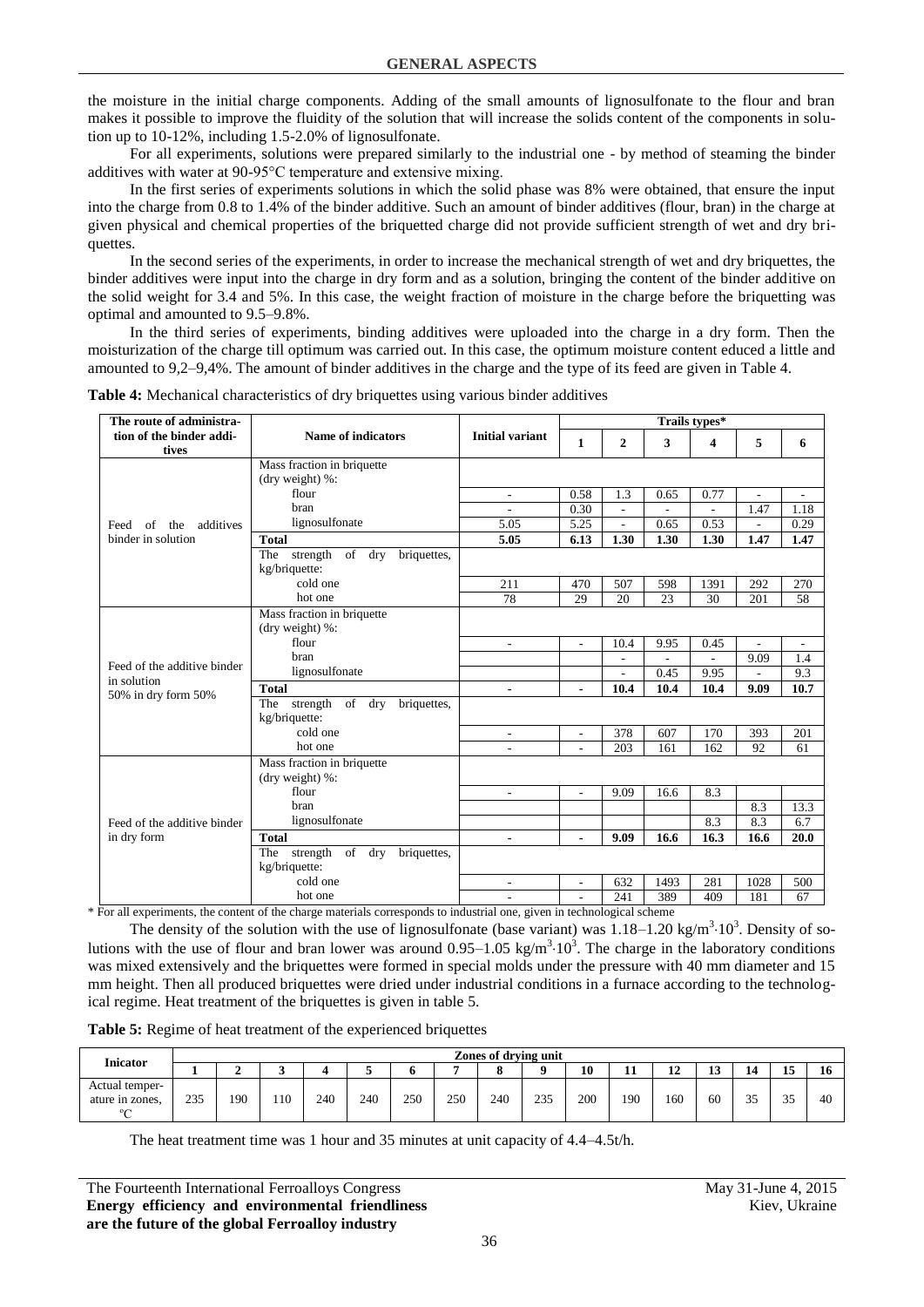After drying, the trailed briquettes were studied on strength in cold and hot conditions (see Table 4). Analyzing this figure, it can be noted that the flour as the binder additive can effectively be used in briquetting process.

Experiments (see Table 4) with a high content of binder additives were designed to study the effect of physical and mechanical properties of the charge on the roller presses operation.

Flowability, adhesion, plastic strength predetermines the speed of displacement of the gas phase from the powder blend layer during the continuous rolling, i.e. briquetting. In order to prove the effect of the gas phase on the properties of the molded material, and to determine the acceptable range of rolling speed for fine-grained charge, the studies on laboratory briquetting device were carried out, as shown in Fig. 3. Briquetting was performed with molding force between 300 and 1000 kg/cm<sup>3</sup> with a different speed of the punch.



1 –matrix with 4 holes; 2 - Stand with 4 holes; 3 - punch

**Figure 3:** Sketch of laboratory briquetting unit

During extrusion of the finished briquettes from the matrix the effect of moisture content and binder additives on the force was determined, which is required for the removal, because the clutch of the charge with the surface of the matrix, and in an industrial environment with the surface of the roller press determines the efficiency of the process of briquetting. The dependency between the porosity of dry briquettes (at optimum moisture content of the charge) and the molding pressure was also established, that helped to determine approximately the efforts that develop during briquetting process on a roller press.

While investigating industrial briquettes chemical and physical properties (see Table 2) and a porosity by volume of the briquette were determined. In order to investigate the porosity and bulk density by volume of the briquettes, the sector in 10 mm was cut, which, in its turn, was cut into samples. Analysis of the results showed (Figure 4 and Table 6) that porosity along the periphery is by 1.4–1.6 times lower than in the middle, which is the reason for different pressing forces.

The Fourteenth International Ferroalloys Congress May 31-June 4, 2015 **Energy efficiency and environmental friendliness are the future of the global Ferroalloy industry**